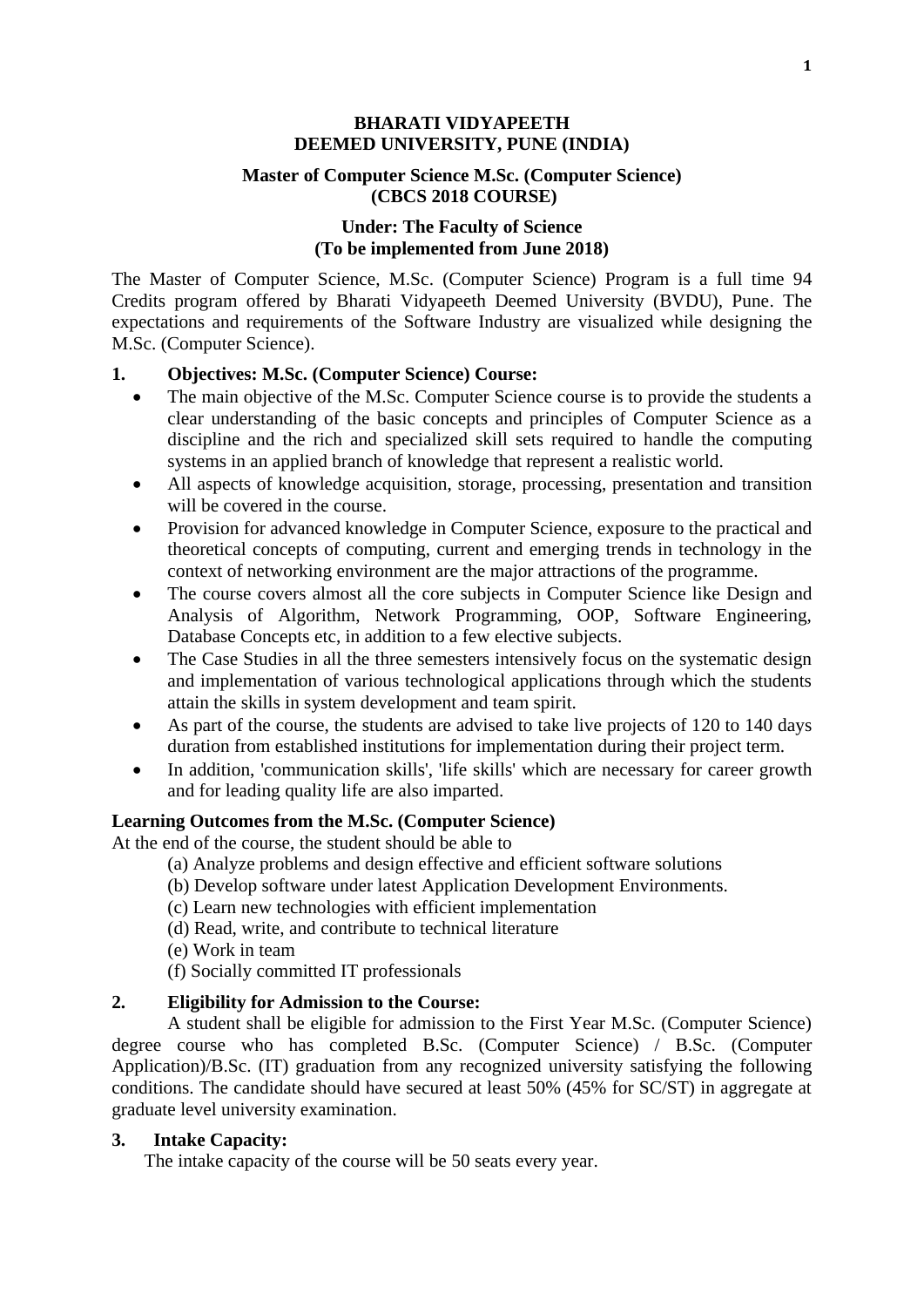## **4. The broad objectives of the Learning Outcomes-based Curriculum Framework (LOCF) of Master of Science Degree programme in Computer Science**

Master's Degree is the well-recognized postgraduate qualification in higher education. The contents of this degree are determined in terms of knowledge and understanding, expertise and skills that a student intends to acquire. Often it does not come within the traditional boundaries recognizable at previous academic levels of study; it is specialised and close to the boundaries of current knowledge.

Master's Degree programmes attract entrants with a bachelor's degree with honors or equivalent, or experience that may or may not be directly relevant to the particular profession. Thus, M.Sc.(Computer Science) aims to equip students to qualify for joining a profession or to provide development opportunities in particular employment settings. Graduates are enabled to enter a variety of jobs or to continue academic study at a higher level.

Qualification descriptors for this Postgraduate Education reflect in-depth and advanced knowledge and understanding of their subjects enriched by scholarship, research and current practice. These include critical awareness of contemporary issues and developments; critical skills, knowledge of professional responsibility, integrity and ethos. Thus, qualification descriptor sets out the broad level of skills and competencies that Master's students are expected to achieve. They include generic information about what all holders of the qualification are able to do, and the qualities and skills that they have. These reflect student's different aspirations, motivations, learning needs and personal circumstances. Programmes assess not only academic skills but also other skills and attributes including what any professional body requires, recognises and accredits the award of Master's Degrees.

The characteristics associated with the specialised study such as M.Sc.(Computer Science) predominantly composed of structured learning opportunities. This programme is devoted to research project, leading to dissertation. Training in latest technologies is involved in this programme of study. Students are likely to be further characterized by their ability to study independently, and to use a range of research methods and techniques applicable to advance scholarship in the subject. The ability to complete a research in the subject includes a critical review of existing IT platforms or other scholarly outputs. They are able to apply research and critical perspective to professional situations both practical and theoretical.

### **4.1. Aims of Master of Science Degree Programme in Computer Science**

It aims to provide students with a rigorous and integrated academic study of Computer Science. Students who complete the Master of Science Degree Programme in Computer Science successfully should:

- acquire an understanding of the principles of various IT platforms and Computer Science;
- acquire an improved ability to think analytically about different subjects in Computer Science and to apply this knowledge in their professional and national settings;
- acquire an improved ability to conduct research in the field of Computer Science;
- institutionalise framework for cross-national professional collaboration and the exchange of information;
- communicate their conclusions clearly:
- demonstrate self-direction and originality in tackling and solving problems, and in collecting and commenting on complex information;
- indicate ways of extending practices in Computer Science and apply various technologies to quickly evolving situations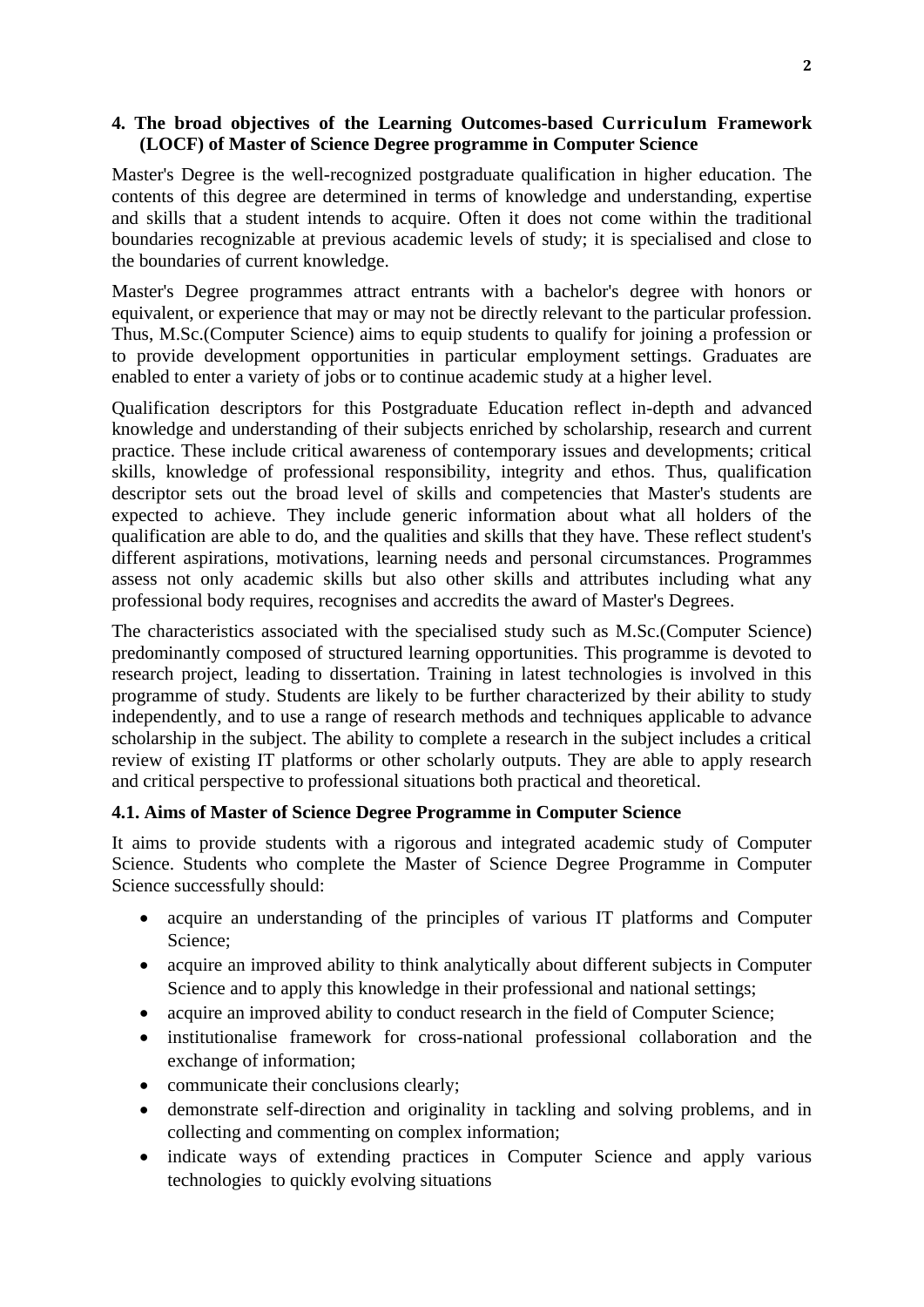#### **4.2. Postgraduate Attributes in Computer Science**

The postgraduate attributes in Computer Science involve skills expected to be gained by a student through studies that support in sharpening competence for augmenting contemporary knowledge base, acquiring new learning and skills, identifying with future studies, engaging well in a preferred career and performing a positive role as enlightened citizen in the society. The characteristic, profundity and magnitude of the learning experiences made available to the students support them to unfold the quality attributes in the following manner:

- **Disciplinary Knowledge:** Aptitude to manifest wide and extensive knowledge in the field of study and comprehension of one or more disciplines constitute part of postgraduate attributes including how other disciplines relate to the field of knowledge. An international perspective in the area of study also gives a wider learning of the subject. In the specialised course on Computer Science, the constant review and renewal of subject and courses assure coverage of recent developments. Quality education and training build a condition in which learning is exchanged, critically evaluated and used in contemporary situations with the aptitude to review, examine and integrate and utilize actual learning in the appropriate field.
- Communication Skill: Classroom discussion and formal presentations render a suitable opportunity to sharpen oral communication and written assessment skills. They create ability to manifest ideas and thoughts in writing and orally to communicate confidently their viewpoints. By expressing adeptness to listen meticulously, they can read and write logically as well as give obscure information in explicit and succinct manner. With practice as a part of interdisciplinary team, students become able to choose and employ the proper form and methods of communication.
- **Critical Thinking:** The ability to apply critical reasoning to issues through independent thought and informed judgment are important postgraduate attributes integrating information from a wide range of sources. The postgraduates are able to apply analytical thought to body of knowledge and critically evaluate ideas, arguments, claims, beliefs on the basis of empirical evidence from open-ended and reasoned perspectives. They become able to identify relevant assumptions or implications and formulate coherent arguments.
- **Research Related Skills:** Research papers and other research tasks are expected to develop a degree of creativity, originality and discovery that benefits a postgraduate programme of the highest quality and to which students are encouraged. An ability is developed to undertake supervised research, including the design and conduct of investigations in a systematic, critical manner. Identification of appropriate problem and research questions, a critical analysis of the literatures, drawing logical conclusion are integral part of research skills. Postgraduate programme in Computer Science is designed to enhance skills in research and analysis, which are tested in all forms of assessment. All postgraduates demonstrate, through subject assessment, their ability to develop substantial research-based scholarship. Research related skill involves a sense of inquiry and capability for asking relevant questions, defining problems, articulation, ability to recognise cause and effect relationship, formulate hypothesis, and to report the result of experiment or investigation.
- **Self-Directed Learning:** The demanding nature of postgraduate attributes requires effective time-management and an ability to work independently. The rigour of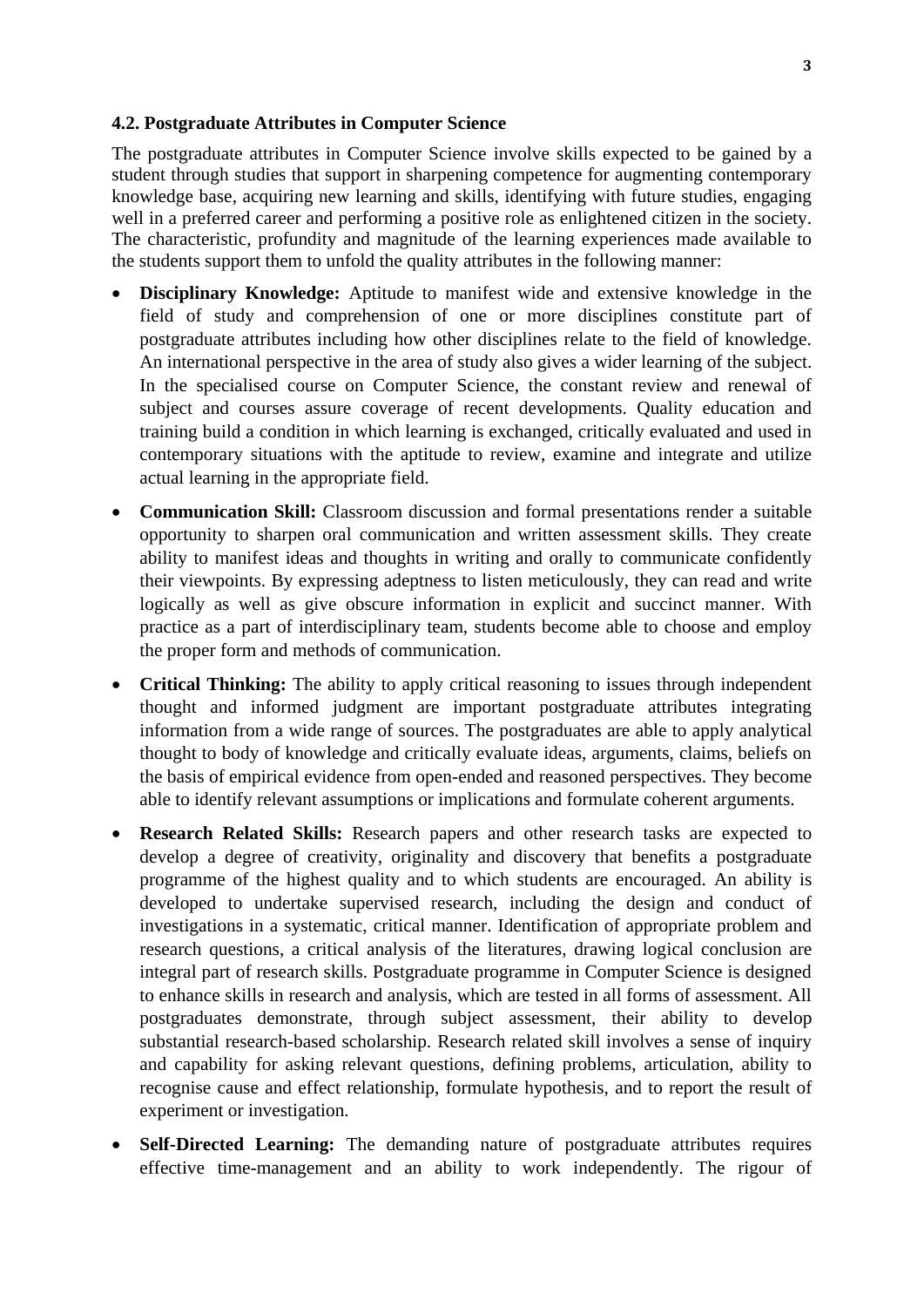programmes ensure that all postgraduates have developed the ability to work with relative autonomy, which provides a foundation for future leadership roles. Ability to work and learn independently and effectively leads to generating innovative ideas in the changing environment to investigate problems and to have creative solution. Self-learning and application of competence in exploring also help in solving non-familiar problems. This leads to application of one's learning to real life situation and critical sensibility to lived experiences. Well-developed problem-solving abilities also contribute to flexibility of approach.

- **Ethical and Social Understanding:** Profound respect for truth and intellectual integrity including the ethics of scholarship add to the ability to embrace values in conducting one's life and in formulating position about ethical problems from multiple perspectives appreciating environmental and sustainability issues. This postgraduate attribute fosters understanding of social and ethical responsibility and ability to apply ethical standards in order to attain unbiased and truthful actions in all aspects of life. It also involves appreciation of the philosophical and social contexts of a discipline with knowledge of other cultures and appreciation of cultural diversity.
- **Quality of Teamwork:** Teamwork, as postgraduate attributes, creates capacity to value and work effectively and respectfully with diverse team and to facilitate coordinated effort for a common cause. It involves training in mapping out tasks of a team, setting directions and formulating an inspiring vision.

### **4.3. Qualification Descriptors**

The qualification descriptors indicate both disciplinary knowledge and understanding as well as generic skills, including global competencies that all students in postgraduate programmes of study for the award of qualification of M.Sc. Degree in Computer Science should demonstrate.

The students, who complete the course successfully for the Master's Degree in the subject, acquire an understanding of the principles and institutions of Computer Science. The qualification descriptors reflect an improved ability to think analytically about the concept, implementation and development of Computer Science their own professional and national settings. These descriptors also describe an improved ability to conduct research Computer Science in the institutional framework for national or cross-national professional collaboration and the exchange of information.

Postgraduates will have:

- an advanced and integrated knowledge of Computer Science for the protection and promotion of Computer Science;
- an advanced appreciation of the relationship between Computer Science and society, at the international and domestic levels, in the field of Computer Science;
- the cognitive and technical skills to independently examine and critically evaluate current issues by reference to international Computer Science standards.

Further, the postgraduates will also be able to:

 understand and critically examine the interrelationship between international, regional and domestic histories, philosophies, policies and practices of Computer Science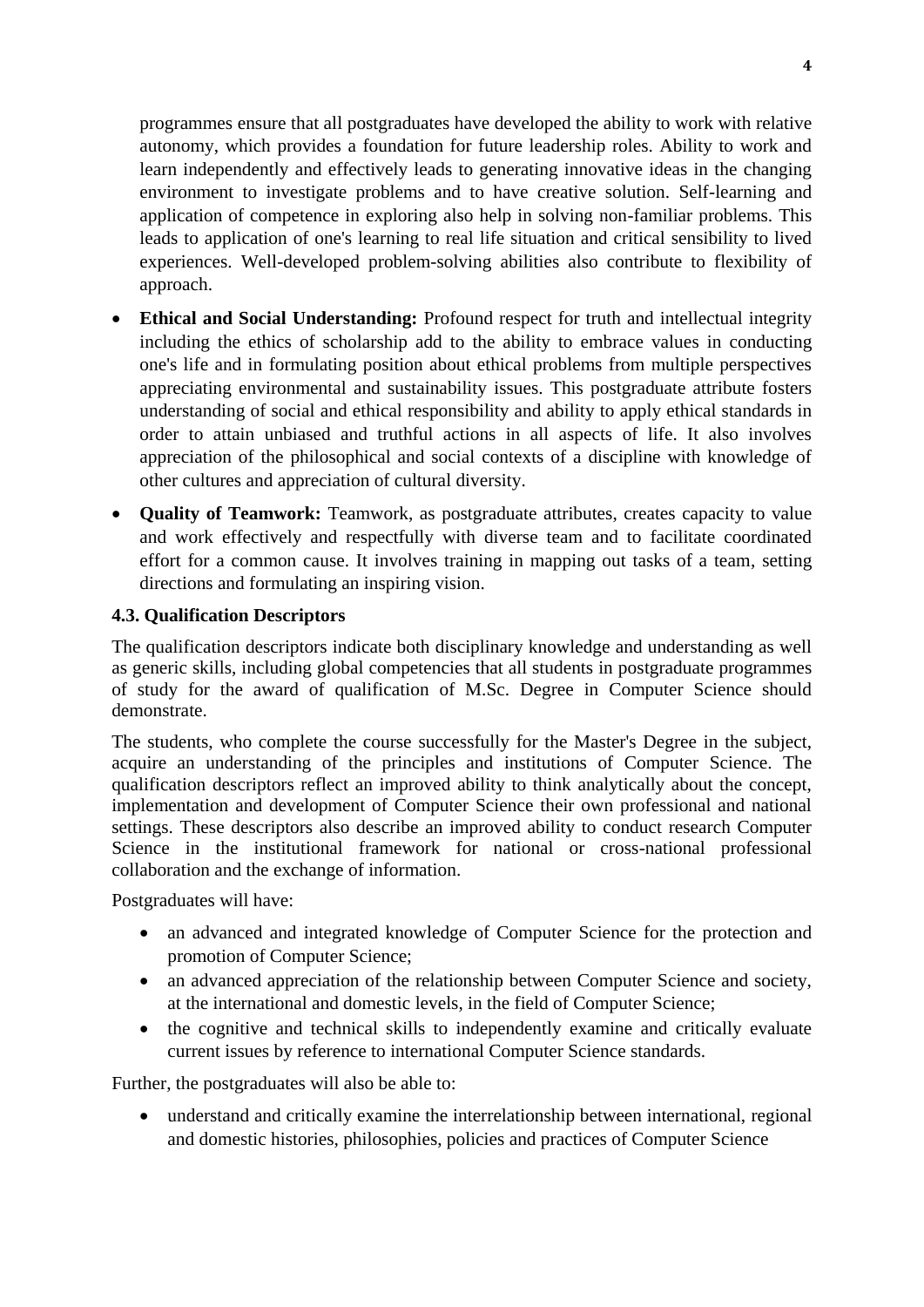- engage as informed and open-minded participant in debates about Computer Science and its application;
- analyze, interpret and assess the challenges posed to Computer Science in the context of globalization; and
- demonstrate autonomy, expert judgment and responsibility as advocate in the field of Computer Science.

The students who complete the postgraduate programme of study will be awarded a Master's Degree in Computer Science discipline. Some of the qualification descriptors a postgraduate will be capable to demonstrate on completion of Master level programme will include the following:

- systematic, extensive, coherent knowledge and understanding of Computer Science study as a whole with its links to related disciplinary areas; critical comprehension of theories, principles and concepts; and understanding of emerging issues in Computer Science ;
- procedural knowledge related to the study of Computer Science, including research and development;
- skills in one's specialization and contemporary developments in Computer Science study, including critical understanding of latest developments in Computer Science;
- comprehensive knowledge about current research and skills for identifying problem relating to Computer Science study; analysis and interpretation of data using methodologies for formulating evidence based solutions and argument; and skill for critical assessment of wide range of ideas and complex problems relating to Computer Science;
- application of disciplinary knowledge and skills to unfamiliar context with ability to analyse issues and seek solution to real-life problem; and
- Computer Science related skills to job trades and employment opportunities.

# **4.4. Programme Specific Learning Outcomes M.Sc. (**Computer Science**)**

Programme Learning Outcomes in Computer Science course include subject-specific skills and generic skills, including transferable global skills and competencies, the achievement of which students are able to demonstrate for the award of Masters Degree; M.Sc.( Computer Science). It is to develop expertise to:

- explore the conditions and dimensions of empowering and transformative learning processes;
- provide an advanced qualification for students wanting to better understand the nature of international human rights in the face of global political, economic, social, legal, ethical and environmental challenges;
- describe and critique the differing approaches, perspectives, and models of human rights and how they impact the ways in which human rights education is carried out in diverse settings;
- design, conduct, analyze and present findings using diverse research tools and methods in order to create knowledge and awareness about Computer Science;
- identify diverse methodological tools and skills needed to conduct ethical research;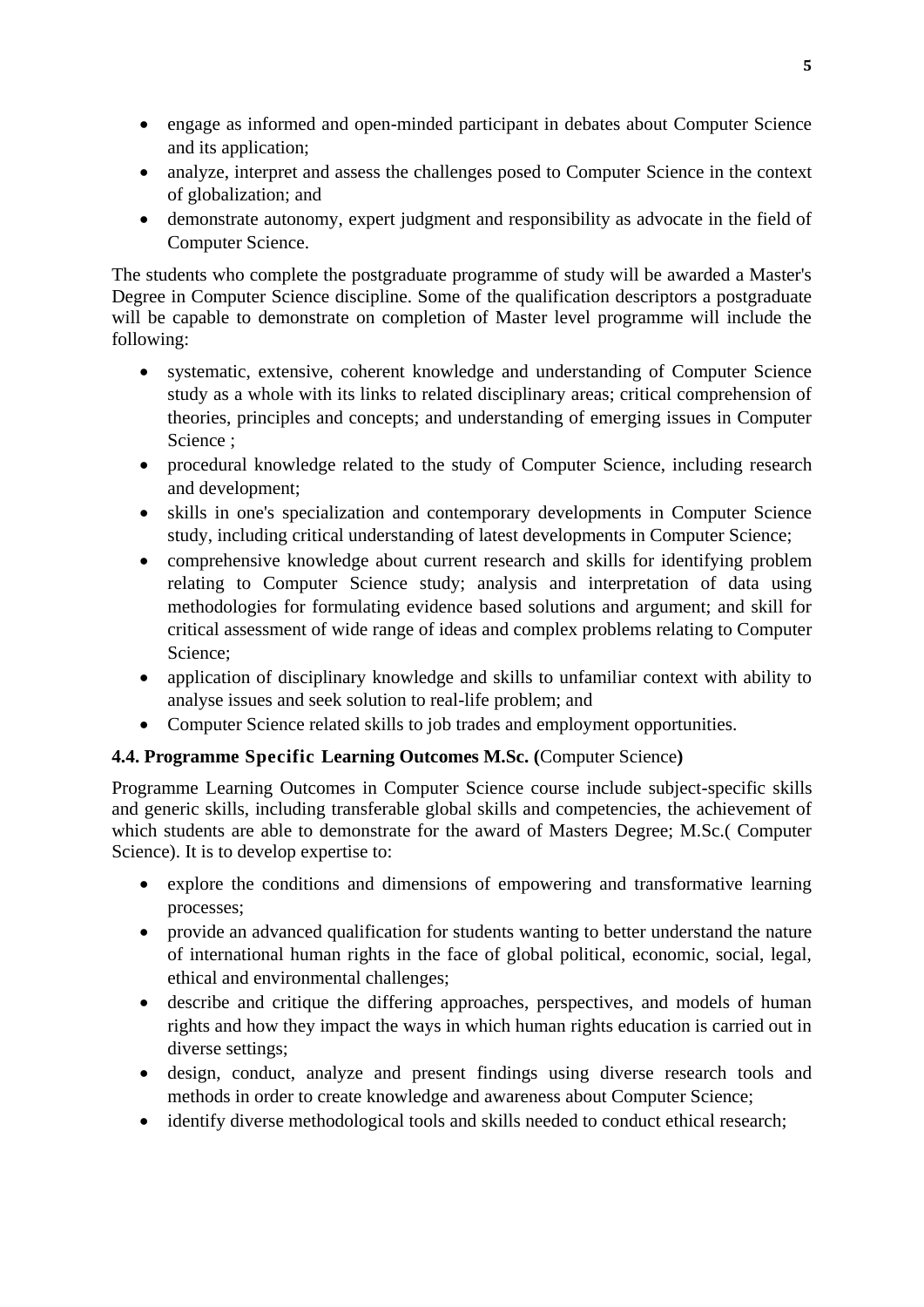- synthesize contextual understanding, reflective analysis, theoretical frameworks, and methodological training to inform the production of a thesis/project report and fieldbased research projects;
- demonstrate the aptitude of Computer Programming and Computer based problemsolving skills
- display the knowledge of appropriate theory, practices and tools for the specification, design, implementation
- ability to learn and acquire knowledge through online courses available at different MOOC Providers
- ability to link knowledge of Computer Science with other two chosen auxiliary disciplines of study
- display ethical code of conduct in usage of Internet and Cyber systems
- ability to formulate, to model, to design solutions, procedure and to use software tools to solve real world problems and evaluate
- ability to operate, manage, deploy, configure computer network, hardware, software operation of an organization
- ensure comparability of learning levels and academic standard across universities;
- focus on knowledge and skill for further study, empowerment and citizenship;

### **4. Course Structure**

The M.Sc. (Computer Science) course will be two-year full time course consisting of minimum four semesters and with a minimum of 94 credits. The medium of instruction and examination will be only English. The credit allotment for M.Sc. (Computer Science) course: Semester I (24 Credits), Semester II (26Credits), Semester III (26 Credits), and Semester IV (18 Credits). In each Semester, there will be four papers(three core compulsory and one core elective) of 100 marks each, two Laboratory course and minor project for each Semester of 100 marks each, out of which 40 marks will be for internal assessment and 60 marks for university examination. Fourth semester is internship for 200 marks. Thus M.Sc. (Computer Science) degree examination, four semesters shall be 2400 marks and of minimum 94credits altogether. The following shall be the course structure: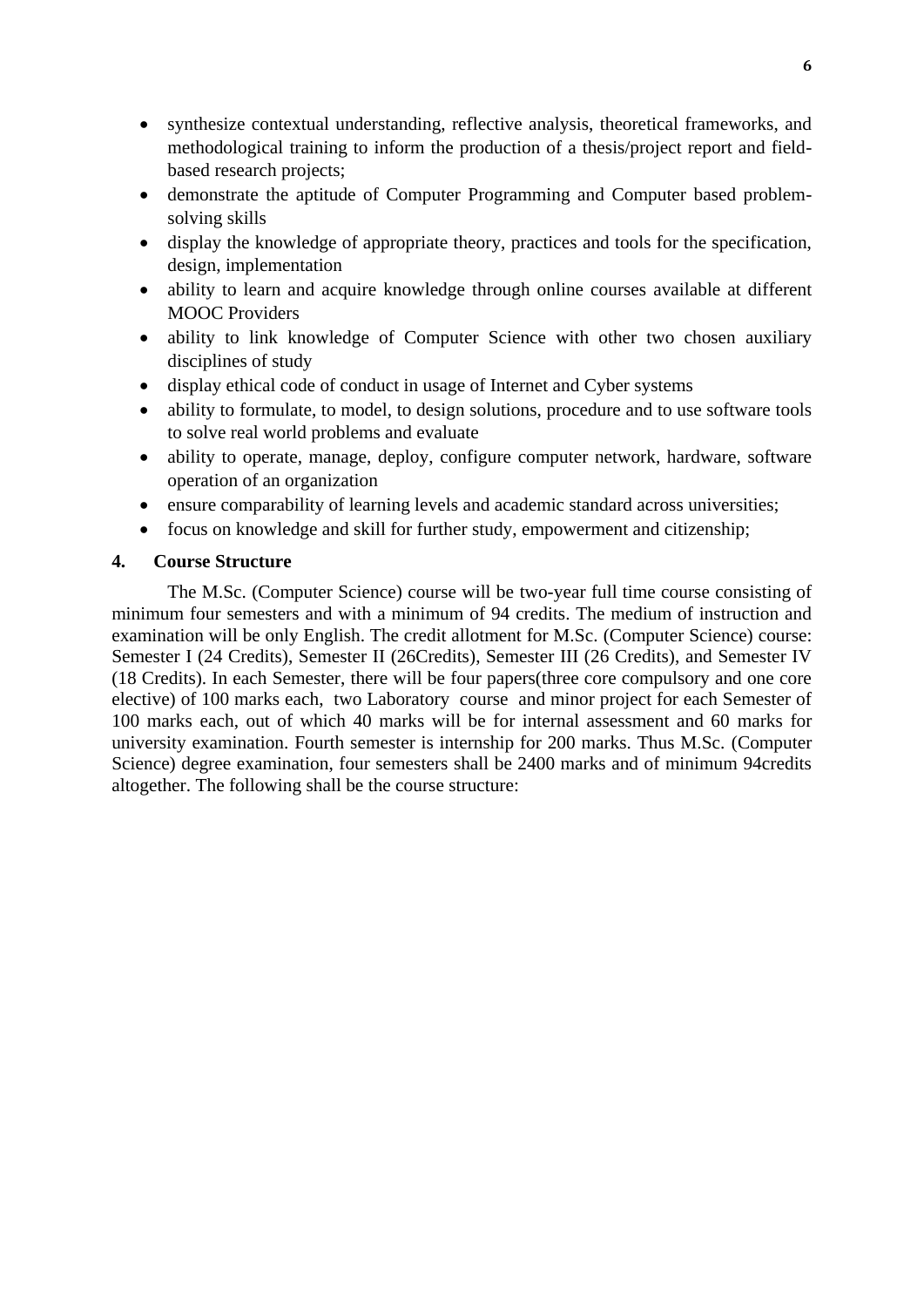# **SEMESTER-WISE COURSE INFORMATION SEMESTER I**

| <b>Semester</b> | <b>Subject Type</b> | Code                        | Title of the paper                   | Hrs/<br>Week | <b>Credits</b><br><b>Exam</b><br><b>Hrs</b> |    |                                      | <b>Maximum Marks</b>                    |              |  |
|-----------------|---------------------|-----------------------------|--------------------------------------|--------------|---------------------------------------------|----|--------------------------------------|-----------------------------------------|--------------|--|
|                 |                     |                             |                                      |              |                                             |    | <b>Internal</b><br><b>Assessment</b> | <b>University</b><br><b>Examination</b> | <b>Total</b> |  |
|                 |                     | <b>PGCS-101</b>             | <b>Algorithm Design Patterns</b>     | 04           | 04                                          | 03 | 40                                   | 60                                      | 100          |  |
|                 | Core:<br>Compulsory | <b>PGCS-102</b>             | Paradigm of programming<br>Languages | 04           | 04                                          | 03 | 40                                   | 60                                      | 100          |  |
|                 |                     | <b>PGCS-103</b>             | <b>Advanced Database Concepts</b>    | 04           | 04                                          | 03 | 40                                   | 60                                      | 100          |  |
|                 |                     | PGCS-MI                     | Minor Project -I                     | 04           | 04                                          | 03 | 40                                   | 60                                      | 100          |  |
|                 | Core: Elective      | Any one from the following: |                                      |              |                                             |    |                                      |                                         |              |  |
|                 |                     | <b>PGCS-104</b>             | <b>Parallel Processing</b>           | 04           | 04                                          | 03 | 40                                   | 60                                      | 100          |  |
| Semester I      |                     | <b>PGCS-105</b>             | Theory of Automata                   | 04           | 04                                          | 03 | 40                                   | 60                                      | 100          |  |
|                 |                     | <b>PGCS-106</b>             | <b>Digital Image Processing</b>      | 04           | 04                                          | 03 | 40                                   | 60                                      | 100          |  |
|                 |                     |                             | Any two from the following:          |              |                                             |    |                                      |                                         |              |  |
|                 | Elective :          | <b>PGCS-107</b>             | Lab Course -I                        | 04           | 02                                          | 03 | 40                                   | 60                                      | 100          |  |
|                 | Practical's         | <b>PGCS-108</b>             | Lab Course -II                       | 04           | 02                                          | 03 | 40                                   | 60                                      | 100          |  |
|                 |                     | <b>PGCS-109</b>             | Lab Course-III                       | 04           | 02                                          | 03 | 40                                   | 60                                      | 100          |  |
|                 |                     |                             | <b>TOTAL</b>                         | 24           |                                             |    |                                      |                                         |              |  |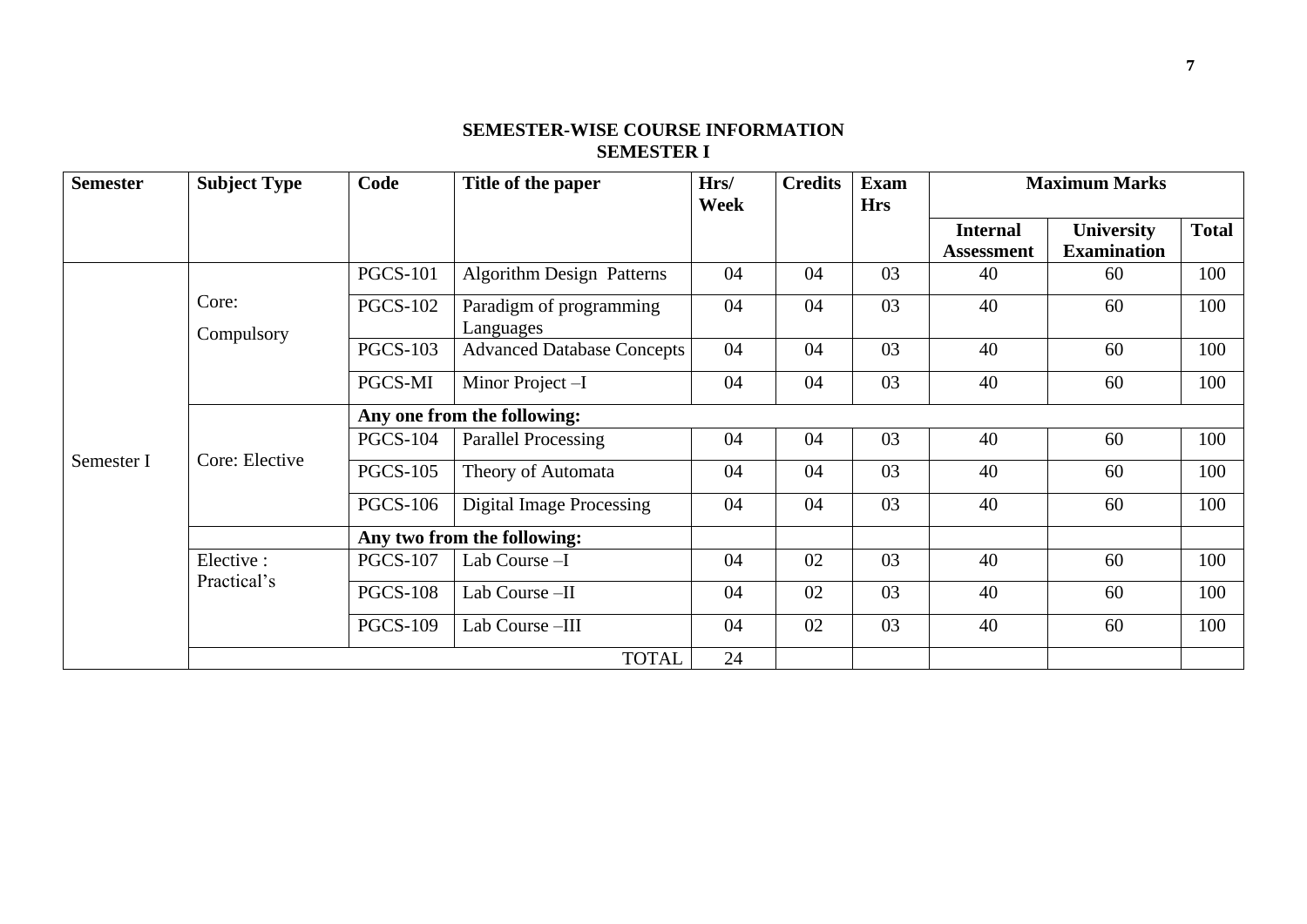# **SEMESTER II**

| <b>Semester</b> | <b>Subject Type</b>                    | Code                        | Title of the paper              | <b>Hrs/Week</b> | <b>Credits</b> | <b>Exam</b><br><b>Hrs</b> | <b>Maximum Marks</b>                 |                                         |              |  |  |
|-----------------|----------------------------------------|-----------------------------|---------------------------------|-----------------|----------------|---------------------------|--------------------------------------|-----------------------------------------|--------------|--|--|
|                 |                                        |                             |                                 |                 |                |                           | <b>Internal</b><br><b>Assessment</b> | <b>University</b><br><b>Examination</b> | <b>Total</b> |  |  |
|                 |                                        | <b>PGCS-201</b>             | Software Project<br>Management  | 04              | 04             | 03                        | 40                                   | 60                                      | 100          |  |  |
|                 | Core:                                  | <b>PGCS-202</b>             | <b>Cloud Computing</b>          | 04              | 04             | 03                        | 40                                   | 60                                      | 100          |  |  |
|                 | Compulsory                             | <b>PGCS-203</b>             | Java Application<br>Programming | 04              | 04             | 03                        | 40                                   | 60                                      | 100          |  |  |
|                 |                                        | PGCS-MII                    | Minor Project -II               | 04              | 04             | 03                        | 40                                   | 60                                      | 100          |  |  |
|                 |                                        | Any one from the following: |                                 |                 |                |                           |                                      |                                         |              |  |  |
|                 | Core: Elective                         | <b>PGCS-204</b>             | <b>Network Security</b>         | 04              | 04             | 03                        | 40                                   | 60                                      | 100          |  |  |
|                 |                                        | <b>PGCS-205</b>             | <b>Embedded Computing</b>       | 04              | 04             | 03                        | 40                                   | 60                                      | 100          |  |  |
| Semester II     |                                        | <b>PGCS-206</b>             | Data Mining                     | 04              | 04             | 03                        | 40                                   | 60                                      | 100          |  |  |
|                 |                                        |                             | Any two from the following:     |                 |                |                           |                                      |                                         |              |  |  |
|                 | Elective<br>Practical's                | <b>PGCS-207</b>             | Lab Course-IV                   | 04              | 02             | 03                        | 40                                   | 60                                      | 100          |  |  |
|                 |                                        | <b>PGCS-208</b>             | Lab Course - V                  | 04              | 02             | 03                        | 40                                   | 60                                      | 100          |  |  |
|                 |                                        | <b>PGCS-209</b>             | Lab Course-VI                   | 04              | 02             | 03                        | 40                                   | 60                                      | 100          |  |  |
|                 | <b>Ability Enhance-</b><br>ment Course | PGAEC 11                    | Soft Skills                     | 02              | 02             | 02                        | 20                                   | 30                                      | 50           |  |  |
|                 |                                        |                             | Total                           |                 | 26             |                           |                                      |                                         |              |  |  |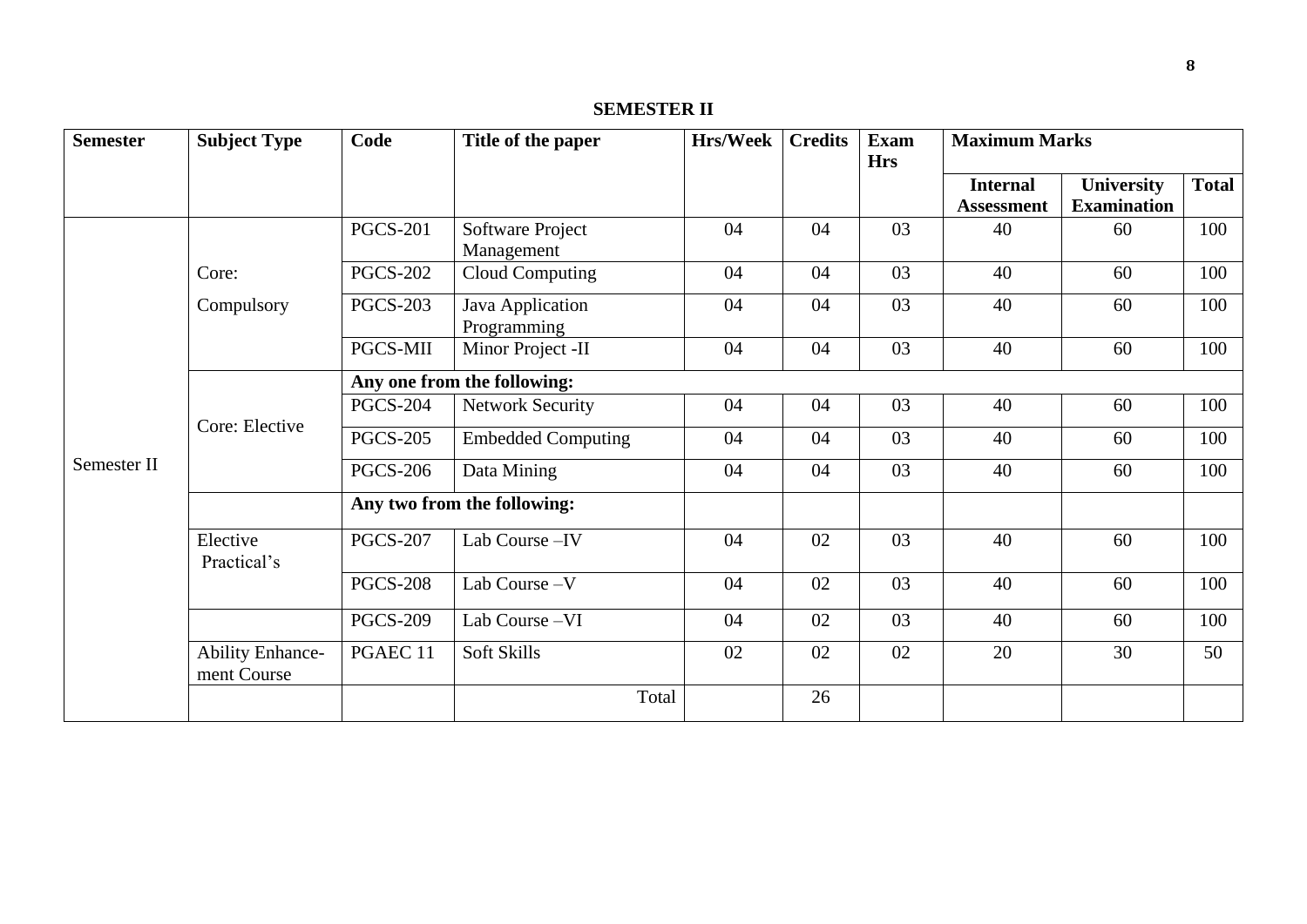# **SEMESTER III**

| <b>Semester</b> | <b>Subject Type</b>           | Code                        | Title of the paper                  | <b>Hrs/Week   Credits</b> |    | <b>Exam</b><br><b>Hrs</b> | <b>Maximum Marks</b>                 |                                  |              |  |  |
|-----------------|-------------------------------|-----------------------------|-------------------------------------|---------------------------|----|---------------------------|--------------------------------------|----------------------------------|--------------|--|--|
|                 |                               |                             |                                     |                           |    |                           | <b>Internal</b><br><b>Assessment</b> | University<br><b>Examination</b> | <b>Total</b> |  |  |
|                 |                               | <b>PGCS-301</b>             | Artificial Intelligence             | 04                        | 04 | 03                        | 40                                   | 60                               | 100          |  |  |
|                 | Core:                         | <b>PGCS-302</b>             | Mobile Technologies                 | 04                        | 04 | 03                        | 40                                   | 60                               | 100          |  |  |
|                 | Compulsory                    | <b>PGCS-303</b>             | Net Technologies                    | 04                        | 04 | 03                        | 40                                   | 60                               | 100          |  |  |
|                 |                               | <b>PGCS-MIII</b>            | Minor Project-III                   | 04                        | 04 | 03                        | 40                                   | 60                               | 100          |  |  |
|                 |                               | Any one from the following: |                                     |                           |    |                           |                                      |                                  |              |  |  |
|                 |                               | <b>PGCS-304</b>             | Software Architecture               | 04                        | 04 | 03                        | 40                                   | 60                               | 100          |  |  |
|                 | Core: Elective                | <b>PGCS-305</b>             | <b>Software Testing</b>             | 04                        | 04 | 03                        | 40                                   | 60                               | 100          |  |  |
| Semester III    |                               | <b>PGCS-306</b>             | <b>Advanced Operating</b><br>System | 04                        | 04 | 03                        | 40                                   | 60                               | 100          |  |  |
|                 | Elective                      |                             | Any two from the following:         |                           |    |                           |                                      |                                  |              |  |  |
|                 | Practical's                   | <b>PGCS-307</b>             | Lab Course-VII                      | 04                        | 02 | 03                        | 40                                   | 60                               | 100          |  |  |
|                 |                               | <b>PGCS-308</b>             | Lab Course-VIII                     | 04                        | 02 | 03                        | 40                                   | 60                               | 100          |  |  |
|                 |                               | <b>PGCS-309</b>             | Lab Course - IX                     | 04                        | 02 | 03                        | 40                                   | 60                               | 100          |  |  |
|                 | Skill Enhance-<br>ment Course | PGSEC 31                    | <b>Android Programming</b>          | 02                        | 02 | 02                        | 20                                   | 30                               | 50           |  |  |
|                 |                               |                             | Total                               |                           | 26 |                           |                                      |                                  |              |  |  |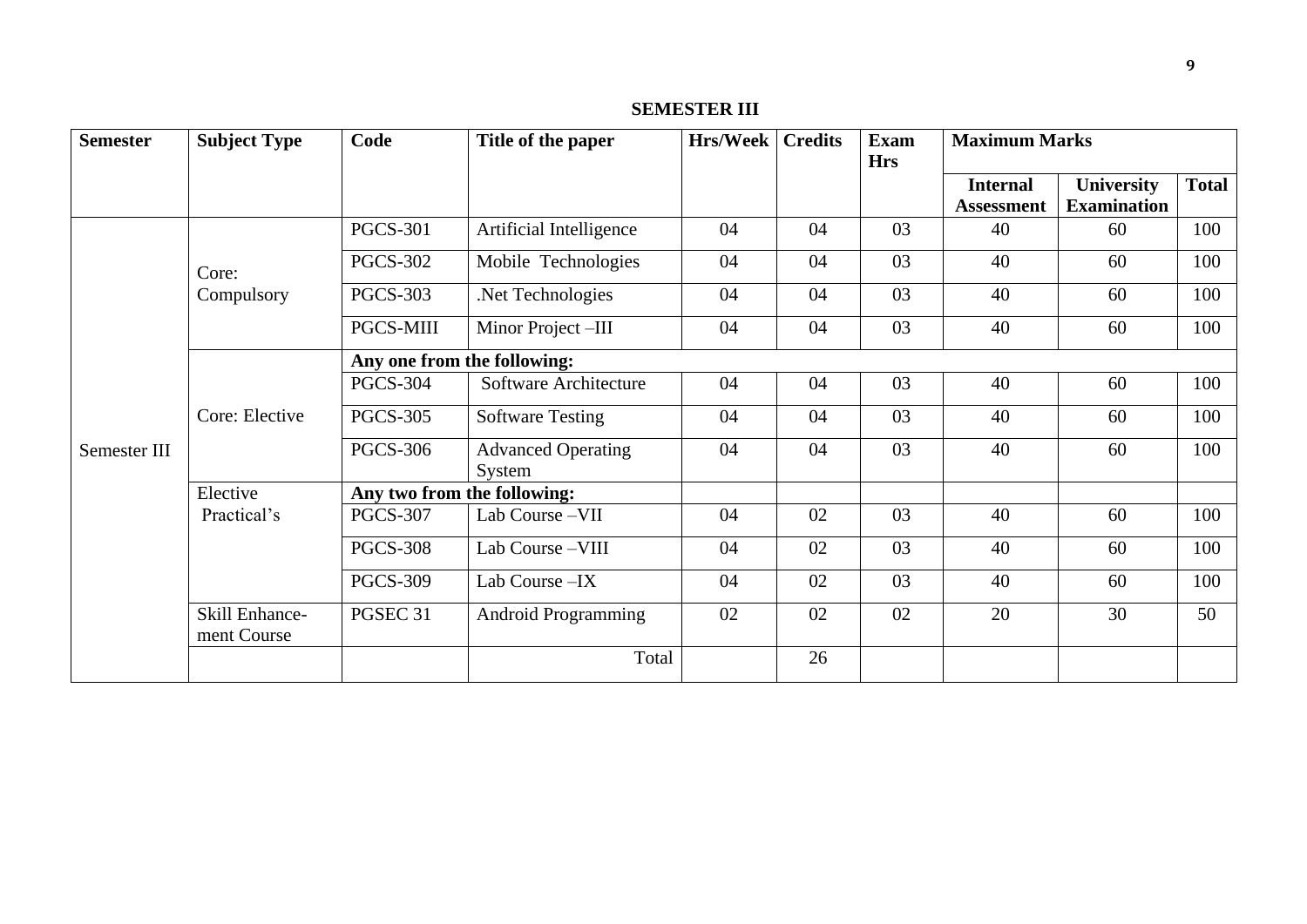**SEMESTER IV**

|                        | $\mathbf{Code}$ |            | Title of the course   Credits | <b>Maximum Marks</b> |                                                             |     |  |  |
|------------------------|-----------------|------------|-------------------------------|----------------------|-------------------------------------------------------------|-----|--|--|
| <b>Semester</b>        |                 |            |                               |                      | <b>Internal Assessment   University Examination   Total</b> |     |  |  |
| Semester IV   PGCS-401 |                 | Internship |                               | 80                   |                                                             | 200 |  |  |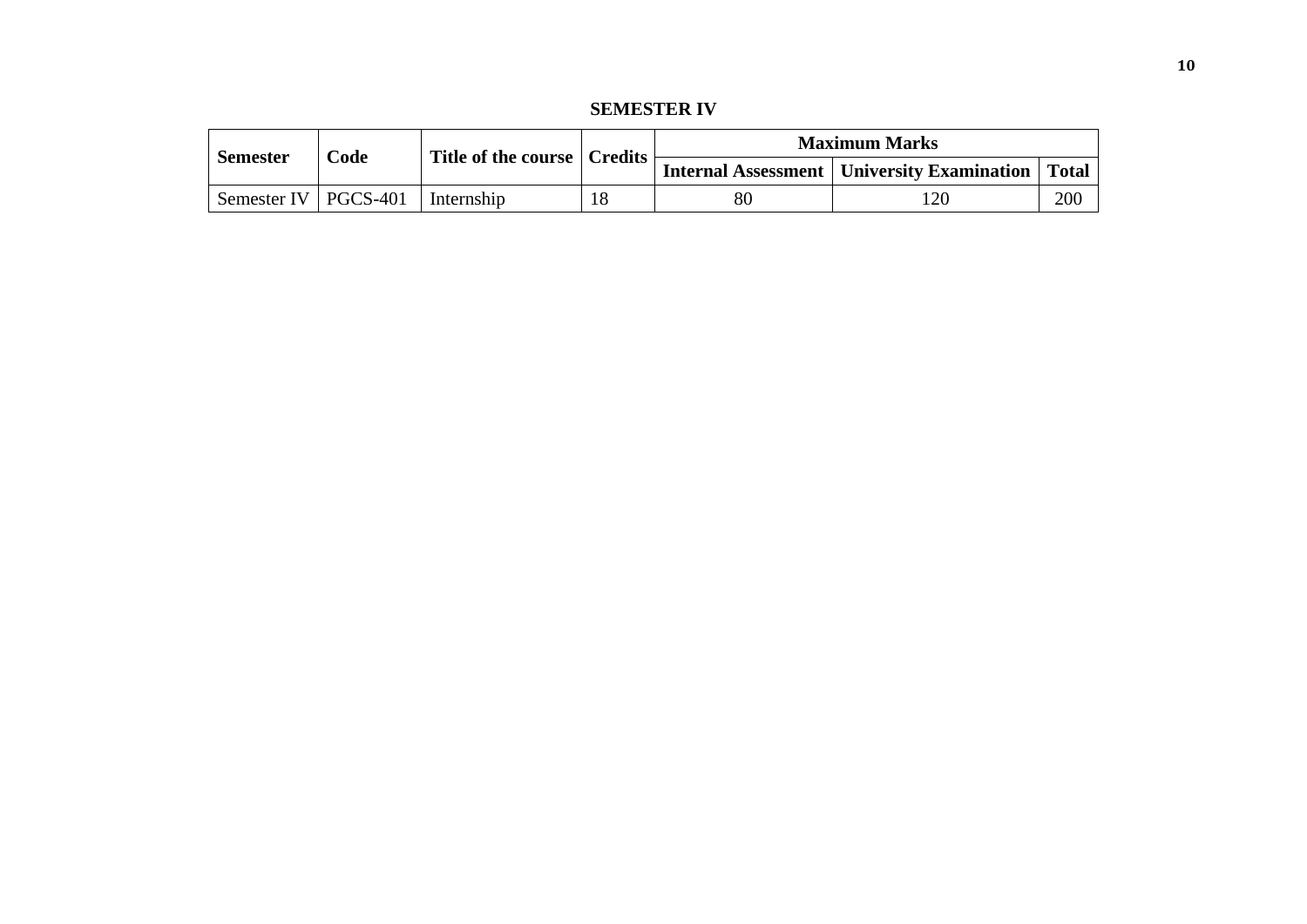### **5. Scheme of Examination:**

The Assessment of Regular students of Master of Computer Science, M.Sc.(Computer Science)course in the academic session 2018-19 and after, shall be based on

- (a) University Examinations,
- (b) Internal Assessment,
- (c) Choice Based Credit System, and
- (d) Semester Grade Point Average and Cumulative Grade Point Average system

For each paper of 100 marks, there will be Internal Assessment of 40 marks and the University Examination of 60 marks/3 hours duration at the end of each semester. The 04 credit will be given to a student who secures at least 40% of marks allotted to each paper. A candidate who does not pass the examination in any subject or subjects in one semester will be permitted to reappear in such failed subject or subjects along with the papers of following semesters.

The Internal Assessment (IA) for each paper will be of 40 marks which will be carried out by the department during the term. The Internal Assessment may be in the forms as follows: Attendance, Written tests, seminars, term papers, presentations, assignments, orals or any such others. There will be at least two types of assessments from the types given above.

At the end of each semester, a cumulative grade point average (CGPA) and also Semester grade point average(SGPA) will be calculated as a weighted average of the GPI of all courses in which the student has passed till that semester.

A candidate shall be permitted to proceed from the First Semester up to Final Semester irrespective of his/her failure in any of the Semester examinations subject to the condition that the candidates should register for all the arrear subjects of earlier semesters along with current (subsequent) semester subjects.

# **Practical and Project Work:**

Each practical examination for laboratory course is of 100 marks and three hours duration. The minor projects in Semesters I ,II and III will be evaluated for 100 marks for the allotted credits by a panel consisting of one internal and one external examiner .For both laboratory course and minor project , there will be internal assessment of 40 marks and the university examination of 60 marks. The project work is to be undertaken under guidance of a teacher allotted to a student by the department.

The candidate has to submit the project report before the deadline announced by the department. A candidate who fails to submit the project may resubmit the same in the subsequent semester examination for evaluation. The project work activities must be duly supported by documentary evidences to be endorsed by the Head or the Guide.

### **6. Scheme of credits:**

The M.Sc. (Comp. Sci.) is of 94credits. The distribution of credits over semesters is given below.

| Semester | Total credits |
|----------|---------------|
| Sem I    | 24            |
| Sem II   | 26            |
| Sem III  | 26            |
| Sem IV   | 18            |
| Total    |               |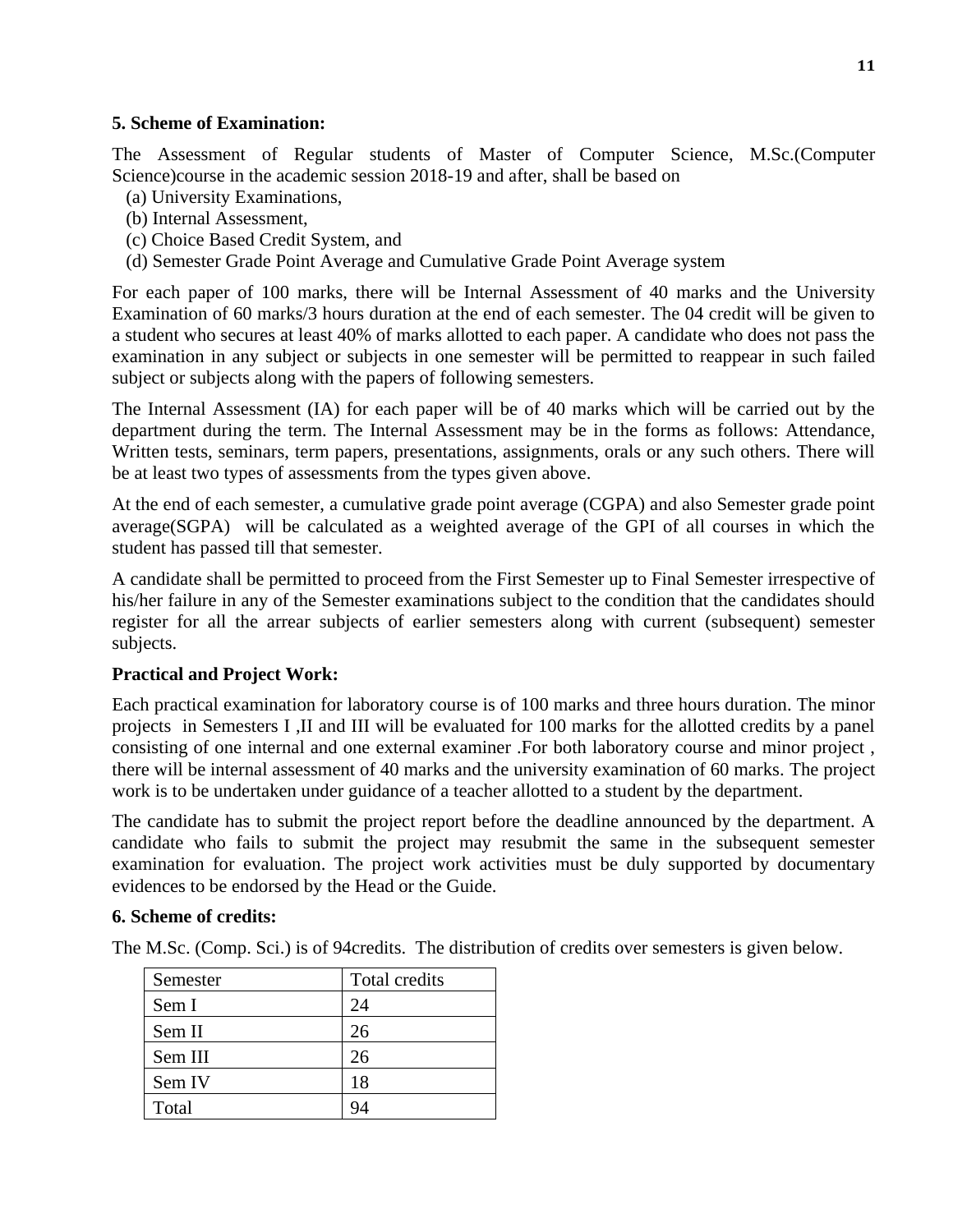## **7. Standard of Passing:**

For all courses, both UE and IA constitute separate heads of passing. In order to pass in such courses and to earn the assigned credits, a student must obtain a minimum grade point of 5.0 (40% marks) at UE and also a minimum grade point of 5.0 (40% marks) at IA.

Even a student fails in IA, he/she shall be declared 'pass' in the course provided he/she obtains a minimum of 25% in IA and GPA for the course is at least 6.0 (50% in aggregate). The GPA for a course will be calculated only if the student passes at the UE.

A student who fails at UE in a course has to reappear only at UE as a backlog candidate and clear the head of passing. Similarly, a student who fails in a course at IA has to reappear only at IA as a backlog candidate and clear the head of passing.

| Range of Marks (Out of 100) | Grade | <b>Grade Point</b> |
|-----------------------------|-------|--------------------|
| $80 \leq$ Marks $\leq 100$  |       |                    |
| $70 <$ Marks $< 80$         | $A+$  |                    |
| $60 \leq$ Marks $<$ 70      |       |                    |
| $55 <$ Marks $< 60$         | $B+$  |                    |
| $50 <$ Marks $< 55$         |       |                    |
| $40 <$ Marks $< 50$         |       |                    |
| Marks $< 40$                |       |                    |

The 10-point scale Grades and Grade Points according to the following table.

The performances at UE and IA will be combined to obtain the Grade Point Average (GPA) for the course. The weights for performance at UE and IA shall respectively be 60% and 40%.

GPA is calculated by adding the UE marks out of 60 and IA marks out of 40. The total marks out of 100 are converted to grade point, which will be the GPA.

# **8. Formula to Calculate Grade Points (GP):**

Suppose that '*Max*' is the maximum marks assigned for an examination or evaluation based on which GP will be computed. In order to determine the GP, Set  $x = \frac{Max}{10}$  (since we have adapted 10-point system). Then GP is calculated by the formulas shown as below.

| Range of Marks at the evaluation | <b>Formula for the Grade Point</b> |
|----------------------------------|------------------------------------|
| $8x \leq$ Marks $\leq 10x$       | 10)                                |
| $5.5x \leq$ Marks $\leq 8x$      | Truncate (Marks/x) $+2$            |
| $4x \leq$ Marks $\leq 5.5x$      | Truncate (Marks/x) +1              |

Two kinds of performance indicators, namely, the Semester Grade Point Average (SGPA) and the Cumulative Grade Point Average (CGPA) shall be computed at the end of each term. The SGPA measures the cumulative performance of a student in all the courses in a particular semester, while the CGPA measures the cumulative performance in all courses since his/her enrolment to the course. The CGPA of a student when he/she completes the programme is the final result of the student.

The SGPA is calculated by the formula SGPA =  $\frac{\sum C k \times GPR}{\sum C k}$ , where  $C_k$  is the credit-value assigned to a course and  $GP_k$  is the GPA obtained by the student in the course. In the above, the sum is taken over all the courses that the student has undertaken for the study during the semester, including those in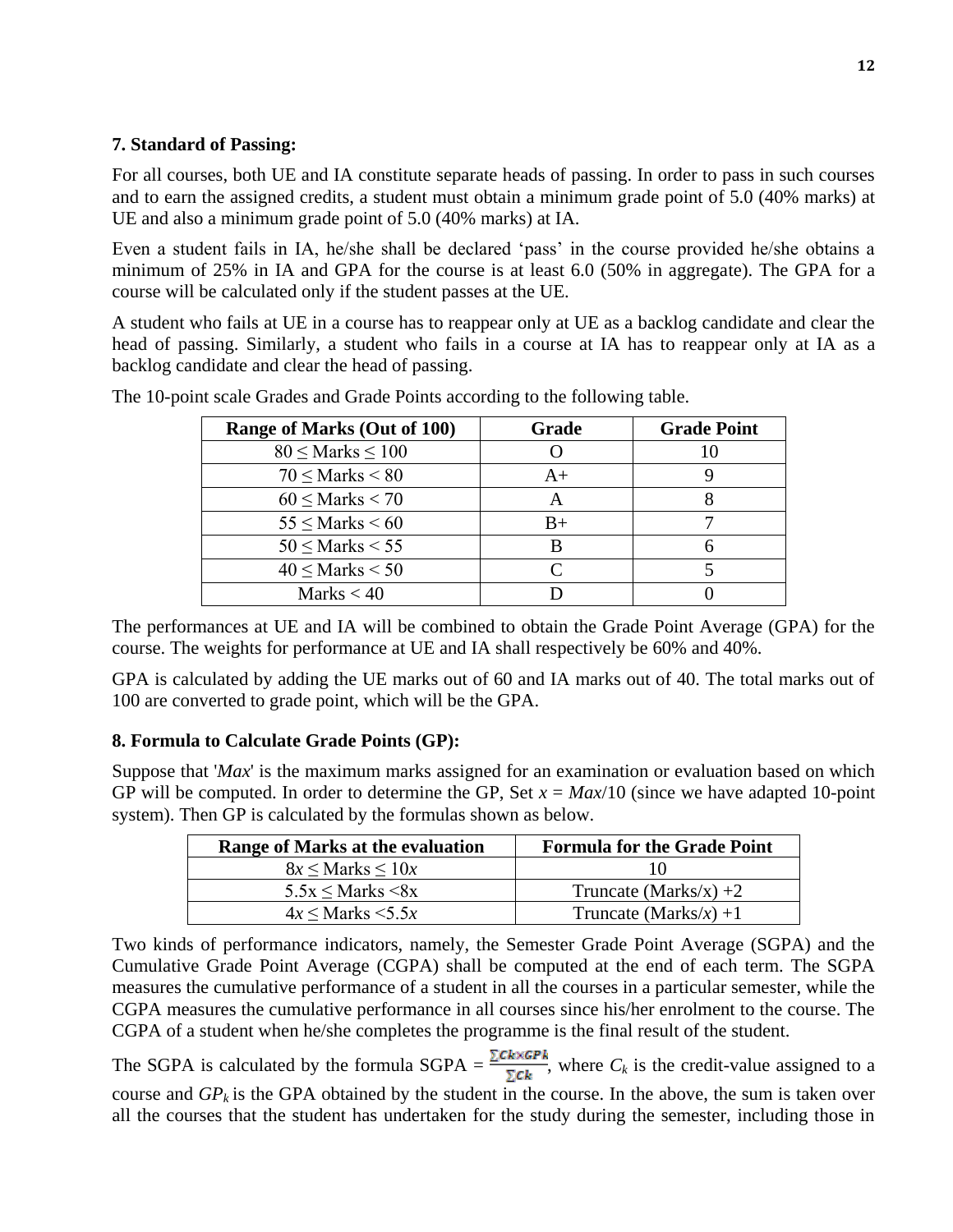which he/she might have failed or those for which he/ she remained absent. The SGPA shall be calculated up to two decimal place accuracy.

The CGPA is calculated by the formula CGPA =  $\frac{\sum c_k \times GPR}{\sum c_k}$ , where  $C_k$  is the credit-value assigned to a course and  $GP_k$  is the GPA obtained by the student in the course. In the above, the sum is taken over all the courses that the student has undertaken for the study from the time of his/her enrolment to the course and also the during the semester for which CGPA is calculated, including those in which he/she might have failed or those for which he/she remained absent. The CGPA shall be calculated up to two decimal place accuracy.

|                    | $10 \times CGPA - 10$  | if $5.00 \leq CGPA \leq 6.00$  |
|--------------------|------------------------|--------------------------------|
|                    | $5 \times CGPA + 20$   | if $6.00 \leq CGPA \leq 8.00$  |
| $%$ Marks (CGPA) = | $10 \times CGPA - 20$  | if $8.00 \leq CGPA \leq 9.00$  |
|                    | $20 \times CGPA - 110$ | if $9.00 \leq CGPA \leq 9.50$  |
|                    | $40 \times CGPA - 300$ | if $9.50 \leq CGPA \leq 10.00$ |

### **9. Award of honours:**

A student who has completed the minimum credits specified for the programme shall be declared to have passed in the programme. The final result will be in terms of letter grade only and is based on the CGPA of all courses studied and passed. The criteria for the award of honours are given below.

| Range of CGPA               | <b>Final Grade</b> | Performance<br>Descriptor | <b>Equivalent Range of</b><br>Marks $(\%)$ |
|-----------------------------|--------------------|---------------------------|--------------------------------------------|
| $9.50 \leq CGPA \leq 10.00$ | O                  | Outstanding               | $80 \leq$ Marks $\leq 100$                 |
| $9.00 \leq CGPA \leq 9.49$  | $A+$               | Excellent                 | $70 <$ Marks $< 80$                        |
| $8.00 \leq CGPA \leq 8.99$  | A                  | Very Good                 | $60 <$ Marks $< 70$                        |
| $7.00 \leq CGPA \leq 7.99$  | $B+$               | Good                      | $55 <$ Marks $< 60$                        |
| $6.00 \leq CGPA \leq 6.99$  | B                  | Average                   | $50 \leq Marks < 55$                       |
| $5.00 \leq CGPA \leq 5.99$  | $\mathcal{C}$      | Satisfactory              | $40 <$ Marks $< 50$                        |
| CGPA Below 5.00             | F                  | Fail                      | Marks Below 40                             |

A candidate shall be permitted to proceed further from the First Semester up to Fourth Semester irrespective of his/her failure in any of the Semester examinations subject to the condition that the candidates should register for all the backlog subjects of earlier semesters along with current (subsequent) semester subjects.

### **10. Gracing:**

The gracing shall be done as per existing rules of the University.